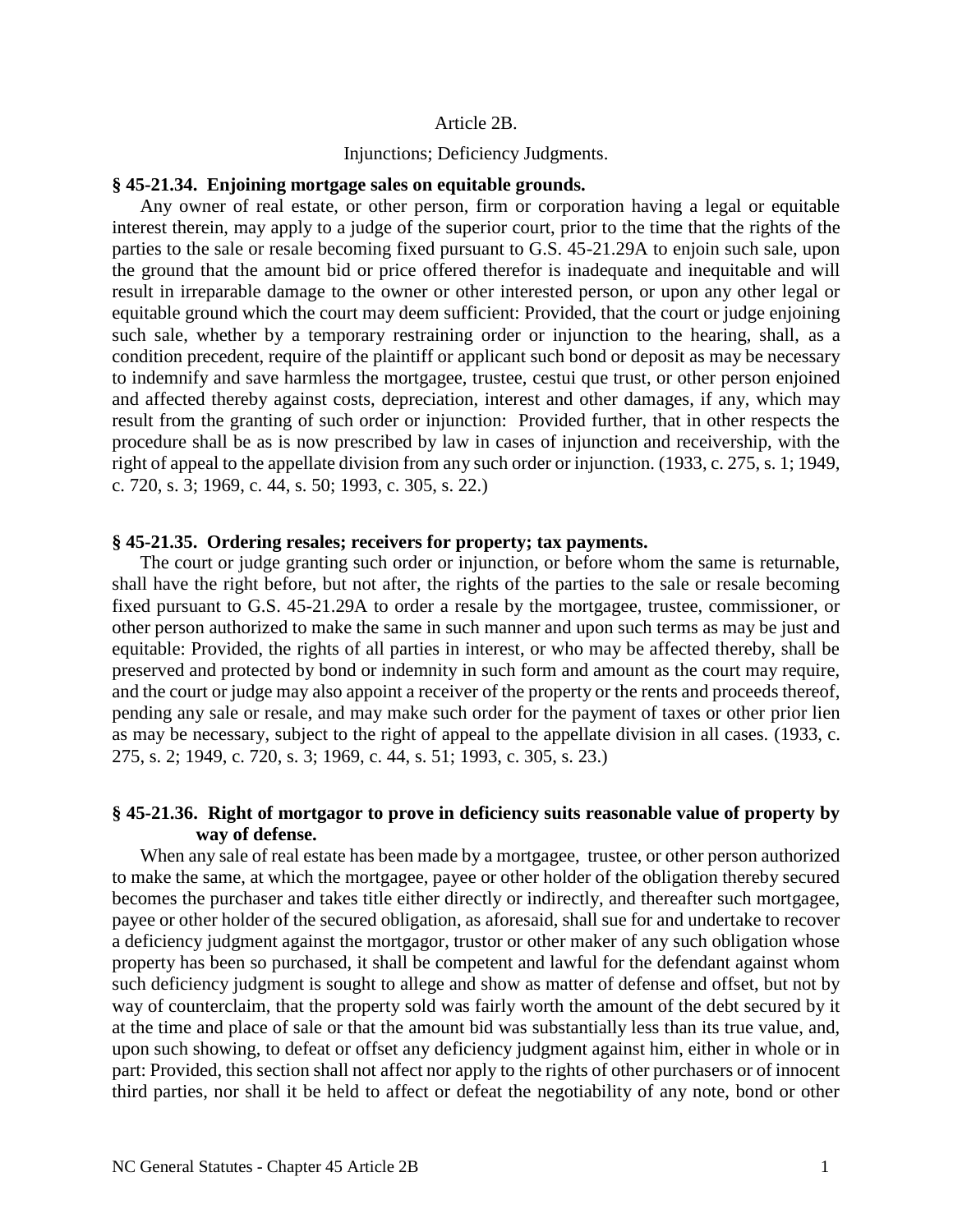obligation secured by such mortgage, deed of trust or other instrument: Provided, further, this section shall not apply to foreclosure sales made pursuant to an order or decree of court nor to any judgment sought or rendered in any foreclosure suit nor to any sale made and confirmed prior to April 18, 1933. (1933, c. 275, s. 3; 1949, c. 720, s. 3; 1967, c. 562, s. 2.)

## **§ 45-21.37. Certain sections not applicable to tax suits.**

Sections 45-21.34 through 45-21.36 do not apply to tax foreclosure suits or tax sales. (1933, c. 275, s. 4; 1949, c. 720, s. 3.)

# **§ 45-21.38. Deficiency judgments abolished where mortgage represents part of purchase price.**

In all sales of real property by mortgagees and/or trustees under powers of sale contained in any mortgage or deed of trust executed after February 6, 1933, or where judgment or decree is given for the foreclosure of any mortgage executed after February 6, 1933, to secure to the seller the payment of the balance of the purchase price of real property, the mortgagee or trustee or holder of the notes secured by such mortgage or deed of trust shall not be entitled to a deficiency judgment on account of such mortgage, deed of trust or obligation secured by the same: Provided, said evidence of indebtedness shows upon the face that it is for balance of purchase money for real estate: Provided, further, that when said note or notes are prepared under the direction and supervision of the seller or sellers, he, it, or they shall cause a provision to be inserted in said note disclosing that it is for purchase money of real estate; in default of which the seller or sellers shall be liable to purchaser for any loss which he might sustain by reason of the failure to insert said provisions as herein set out. (1933, c. 36; 1949, c. 720, s. 3; c. 856; 1961, c. 604; 1967, c. 562, s. 2.)

## **§ 45-21.38A. Deficiency judgments abolished where mortgage secured by primary residence.**

(a) As used in this section, the term "nontraditional mortgage loan" means a loan in which all of the following apply:

- (1) The borrower is a natural person.
- (2) The debt is incurred by the borrower primarily for personal, family, or household purposes.
- (3) The principal amount of the loan does not exceed the conforming loan size for a single family dwelling as established from time to time by Fannie Mae.
- (4) The loan is secured by: (i) a security interest in a manufactured home, as defined in G.S. 143-145, in the State that is or will be occupied by the borrower as the borrower's principal dwelling; (ii) a mortgage or deed of trust on real property in the State upon which there is located an existing structure designed principally for occupancy of from one to four families that is or will be occupied by the borrower as the borrower's principal dwelling; or (iii) a mortgage or deed of trust on real property in the State upon which there is to be constructed using the loan proceeds a structure or structures designed principally for occupancy of from one to four families that, when completed, will be occupied by the borrower as the borrower's principal dwelling.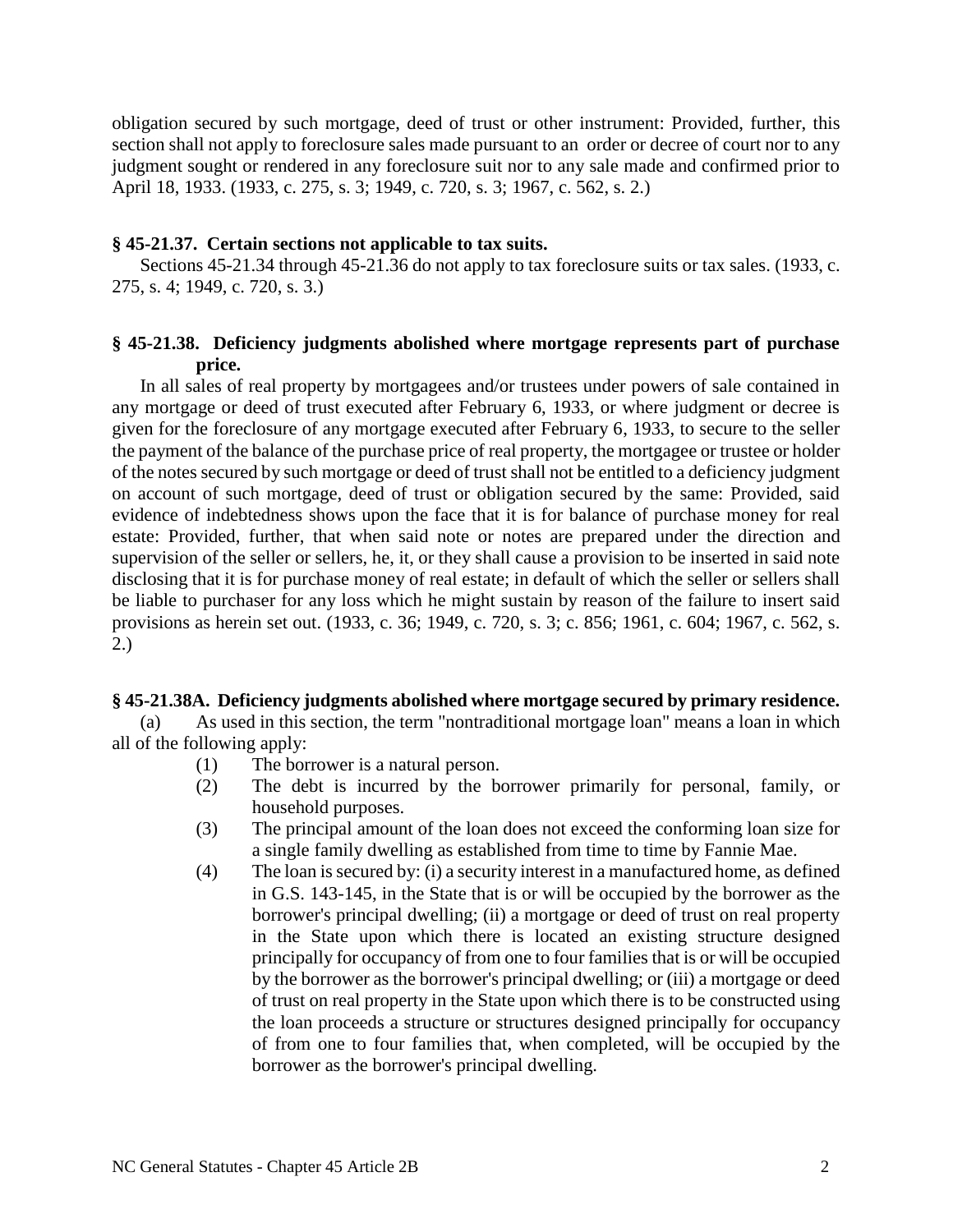(5) The terms of the loan: (i) permit the borrower as a matter of right to defer payment of principal or interest; and (ii) allow or provide for the negative amortization of the loan balance.

(b) Except as provided in subdivision (6) of subsection (c) of this section, this section applies only to the following loans:

- (1) A loan originated on or after January 1, 2005, that was at the time the loan was originated a rate spread home loan as defined in G.S. 24-1.1F.
- (2) A loan secured by the borrower's principal dwelling, which loan was modified after January 1, 2005, and became at the time of such modification and as a consequence of such modification a rate spread home loan.
- (3) A loan that was a nontraditional mortgage loan at the time the loan was originated.
- (4) A loan secured by the borrower's principal dwelling, which loan was modified and became at the time of such modification and as a consequence of such modification a nontraditional mortgage loan.
- (c) This section does not apply to any of the following:
	- (1) A home equity line of credit as defined in G.S. 45-81(a).
	- (2) A construction loan as defined in G.S. 24-10(c).
	- (3) A reverse mortgage as defined in G.S. 53-257 that complies with the provisions of Article 21 of Chapter 53 of the General Statutes.
	- (4) A bridge loan with a term of 12 months or less, such as a loan to purchase a new dwelling where the borrower plans to sell his or her current dwelling within 12 months.
	- (5) A loan made by a natural person who makes no more than one loan in a 12-month period and is not in the business of lending.
	- (6) A loan secured by a subordinate lien on the borrower's principal dwelling, unless the loan was made contemporaneously with a rate spread home loan or a nontraditional mortgage loan that is subject to the provisions of this section.

(d) In addition to any statutory or common law prohibition against deficiency judgments, the following shall apply to the foreclosure of mortgages and deeds of trust that secure loans subject to this section:

- (1) For mortgages and deeds of trust recorded before January 1, 2010, the holder of the obligation secured by the foreclosed mortgage or deed of trust shall not be entitled to any deficiency judgment against the borrower for any balance owing on such obligation if: (i) the real property encumbered by the lien of the mortgage or deed of trust being foreclosed was sold by a mortgagee or trustee under a power of sale contained in the mortgage or deed of trust; and (ii) the real property sold was, at the time the foreclosure proceeding was commenced, occupied by the borrower as the borrower's principal dwelling.
- (2) For mortgages and deeds of trust recorded on or after January 1, 2010, the holder of the obligation secured by the foreclosed mortgage or deed of trust shall not be entitled to any deficiency judgment against the borrower for any balance owing on such obligation if: (i) the real property encumbered by the lien of the mortgage or deed of trust being foreclosed was sold as a consequence of a judicial proceeding or by a mortgagee or trustee under a power of sale contained in the mortgage or deed of trust; and (ii) the real property sold was,